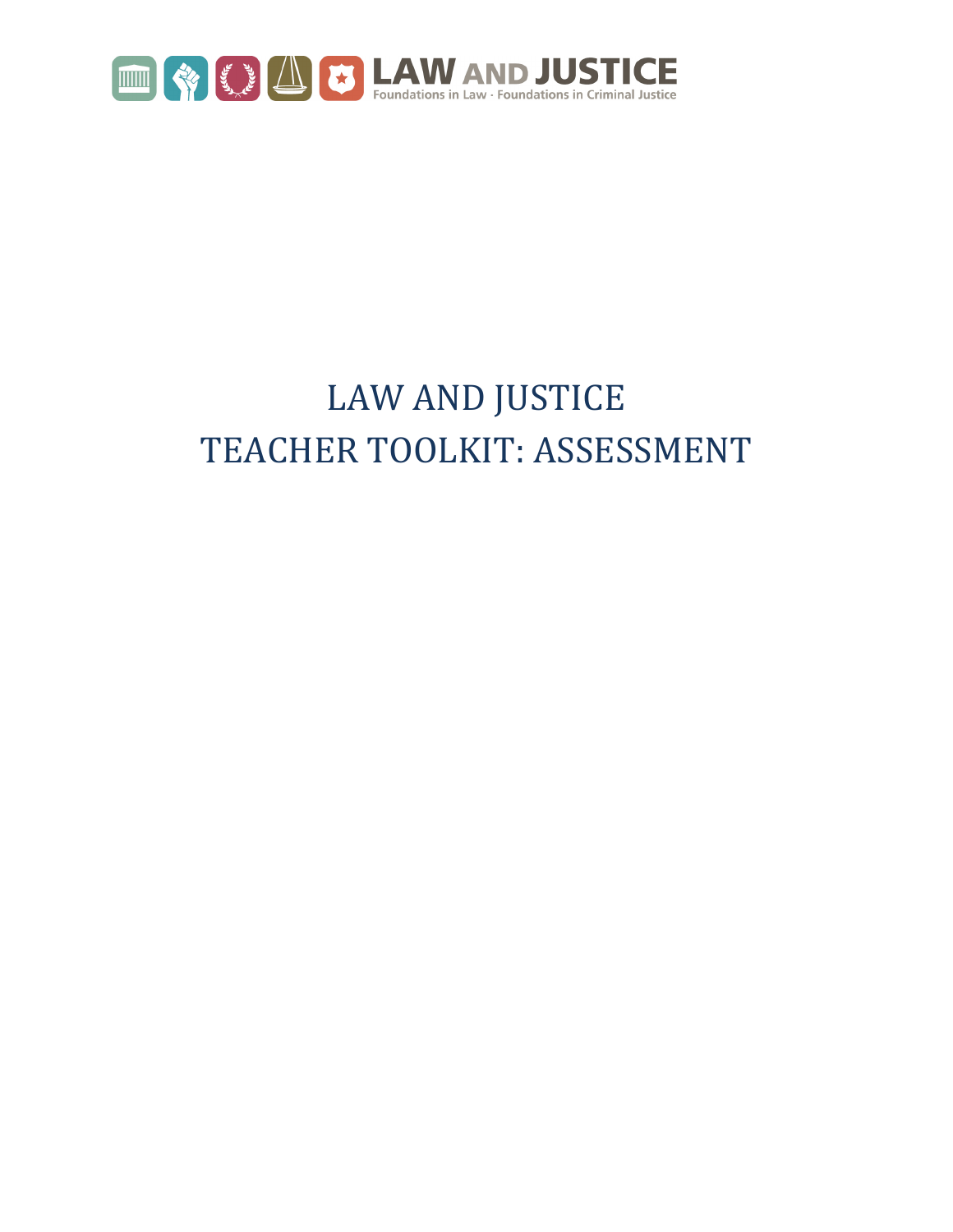

*Performance assessment* is an integral component of the Law and Justice curriculum. Research has shown that students who participate actively in their own learning by constructing understanding around central, meaningful tasks demonstrate improved learning and greater levels of engagement.1 Designed using the problem-based learning (PBL) approach, each unit in the Law and Justice curriculum is built around an authentic task designed to build core skills in preparation for careers in law and law enforcement. Unit projects engage students in real-world tasks developed in conjunction with industry professionals, such as preparing for a trial, investigating a murder, creating advocacy materials for the general public, or engaging in plea bargaining. Performance assessments provide the teacher with a range of opportunities to observe students' skill development over time and in a variety of contexts.

Unit activities such as class discussions, journal assignments, and team strategy sessions are examples of good *formative assessment* opportunities. These allow the teacher to collect and observe student work in order to assess a student's knowledge and skills, diagnose strengths and challenges, provide feedback, and adapt instruction. *Summative assessment* opportunities are also embedded in the curriculum, including unit exams, which may be administered in sections throughout the unit or as a final assessment after completion of the unit project. The unit exams elicit understanding through a variety of question types, including short-answer and essay, and require students to solve problems and synthesize information from the course. Unit projects also serve as summative assessments. Formative and summative assessment opportunities are highlighted at the beginning of each unit for easy reference.

Assessment checklists have been provided for teachers to use and adapt when planning and assessing student work. The assessment checklist provides indicators of proficiency in skills and understanding as well as a column in which teachers can weight different components according to the needs of their students. These indicators may be used to help the teacher develop classroom rubrics, either alone or in collaboration with students. The flexibility of the checklist provides guidance while allowing teachers to adapt unit assessments to their own school context.

The Law and Justice curriculum uses the Career Portfolio as a means of assessing student growth in a core group of career skills. The portfolio represents a purposeful collection of student work demonstrating students' skill development, progress, and achievements. A portion of each unit has been allotted for students to collect and reflect on their work and progress throughout the course. While we have suggested the incorporation of summative and skill assessments in the portfolio, teachers may choose to use it for formative assessment purposes and ask students to reflect on their skill development and content understanding throughout the course.

©!2011!Education!Center,!Inc. DRAFT 2

!!!!!!!!!!!!!!!!!!!!!!!!!!!!!!!!!!!!!!!!!!!!!!!!!!!!!!!!!!!

 $1$  "Performance Assessment." Education Consumer Guide. U.S. Department of Education, Office of Research. Number 2. September 1993. http://www2.ed.gov/pubs/OR/ConsumerGuides/perfasse.html